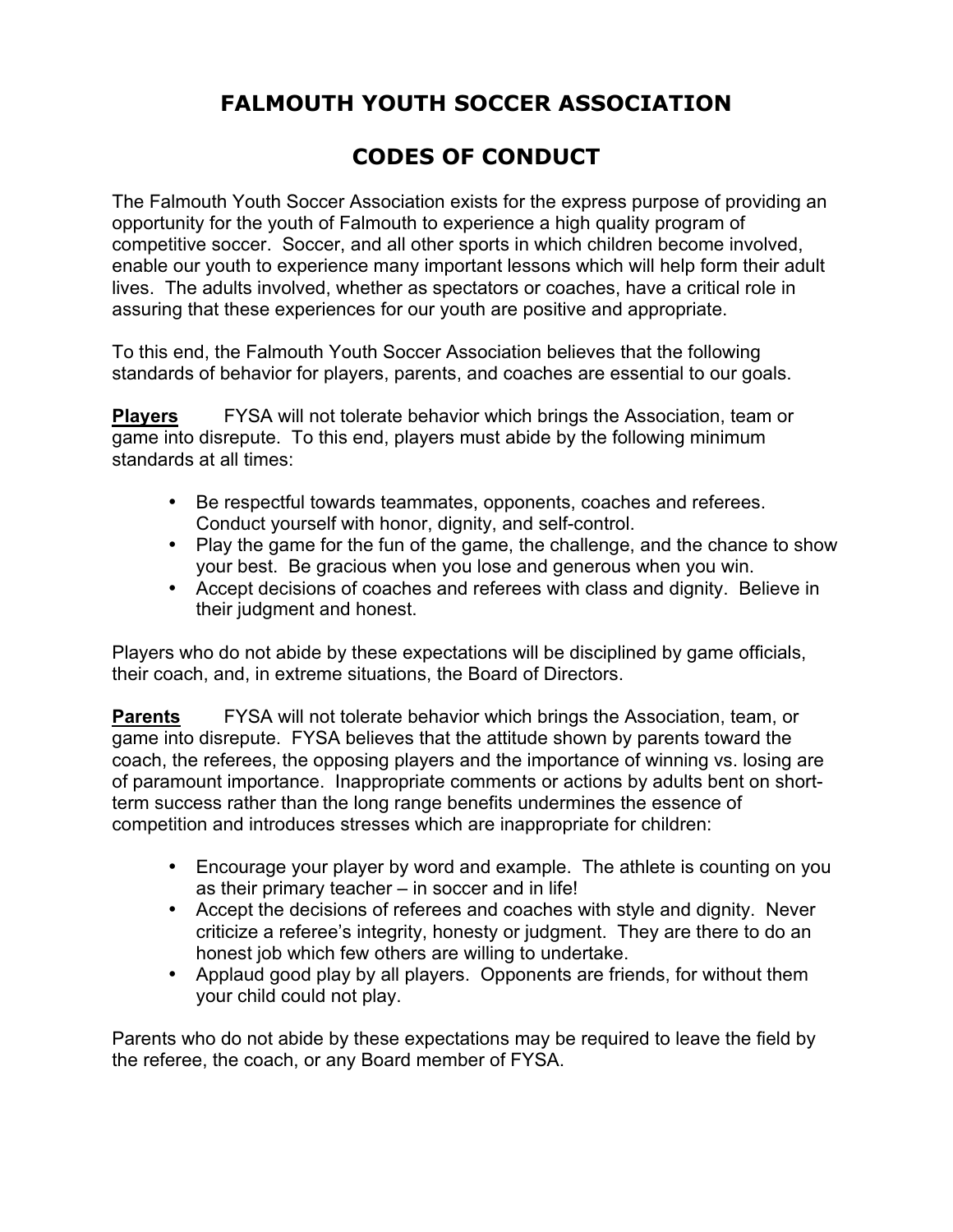**Coaches** FYSA will not tolerate behavior which brings the Association, team, or game into disrepute. FYSA has high standards for the conduct of its coaches. They must be the standard bearers of good sportsmanship, conduct and ethical behavior at all times. The Association believes that the coach must set and maintain an example for all players and spectators to follow:

- The spirit of the game and its laws are non-negotiable. Coaches need to work hard to create success for the development of players and the team by following the rules and their intent.
- Respect towards game officials, opponents, and players is absolutely required. Coaches must expect to be treated with respect, honor, and dignity and must demonstrate the same at all times.
- The conduct of the players is a reflection of the coach. The coach is expected to uphold high standards of sportsmanship for all players at all times and remember that the reputation of the organization and town is formed by the behavior of all its representatives.

Coaches who fail to abide by these expectations will face disciplinary action by game officials and the Board of Directors.

## **Procedure to Address Complaints:**

The FYSA has a standing committee to address violations of our Code of Conduct. The Committee will be comprised of the Vice President, Director of Coaching, and 3 noncoaching members of the Board. These will be annual appointments.

If any member of our Association wishes to complain about conduct which they believe is contrary to our Code of Conduct, they must:

- Address the issue with the person directly, either verbally or in writing, within one week of the incident or issue at hand.
- If there is no satisfactory resolution, then the complainant must, within one week and in written form, notify the Committee.
- All matters which are directed to the Committee will be responded to within one week of the receipt of the complaint.
- Decisions and actions by the Committee to address the complaint are final.

#### **Responsibilities of Coaches:**

Coaches are required to notify the Vice President whenever a card is issued to a player or themselves as well as any other actions by game or tournament officials toward players, coaches, or parents. This must be done within 24 hours of the occurrence. The Vice President will convene a meeting of the Disciplinary Committee to consider any additional sanctions. This shall take place within one week. All such decisions by the Committee are final.